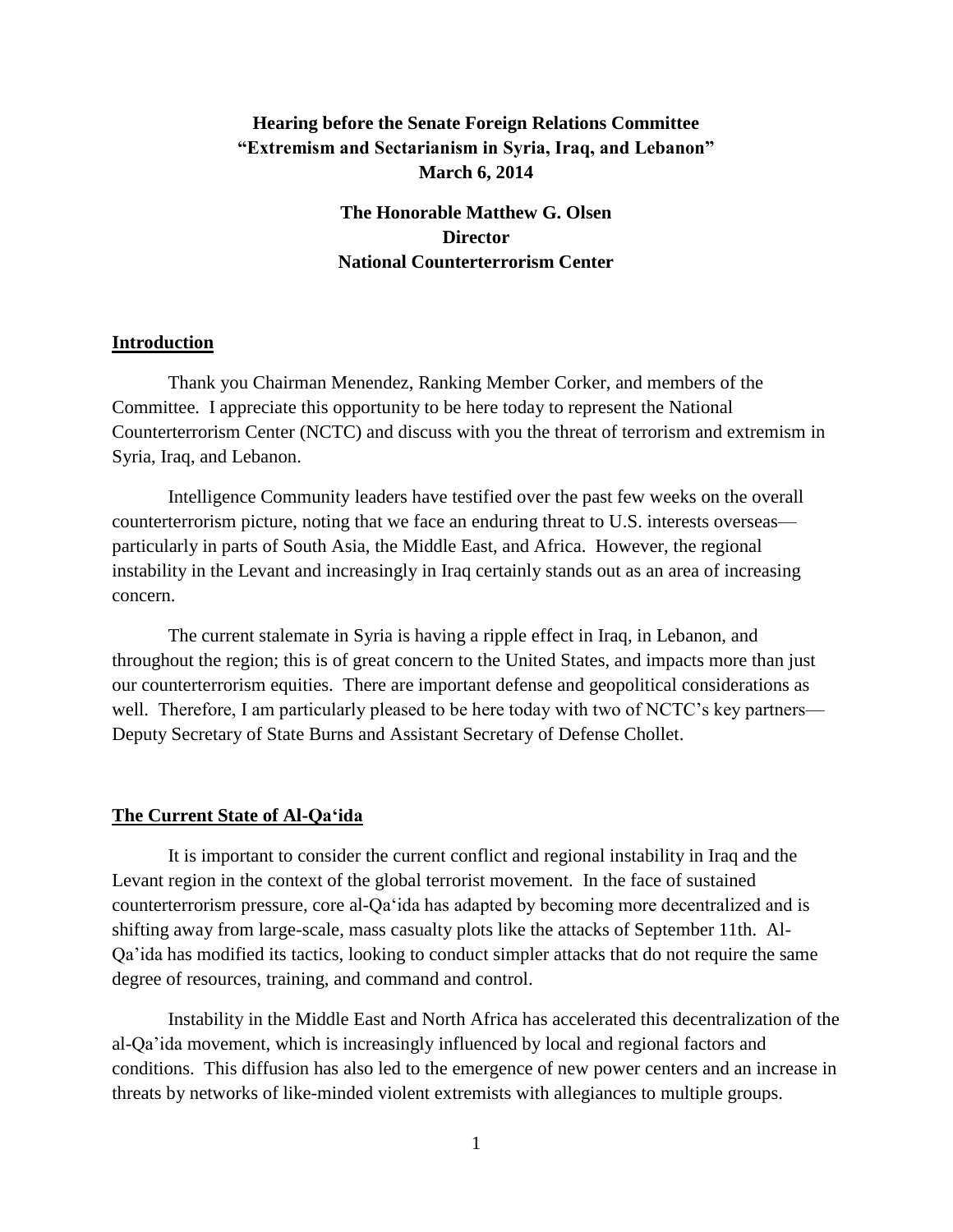Ultimately, this less centralized network poses a more diverse and geographically dispersed threat and is likely to result in increased low-level attacks against U.S. and European interests overseas. Put simply, we are facing a wider array of threats in a greater variety of locations across the Middle East and around the world. In comparison to the al-Qa'ida plots that emanated from the tribal areas of Pakistan a few years ago, these smaller, less sophisticated plots are often more difficult to detect and disrupt, putting even greater pressure on us to work closely with partners around the world.

Last year, counterterrorism operations and the loss of key al-Qa'ida leaders and members further degraded al-Qa'ida core's ability to lead the global terrorist movement and to plan sophisticated attacks in the West. While we continue to assess that al-Qa'ida senior leaders remain the recognized leader of the global terrorist movement, their leadership and authority have not gone unchallenged, as the rift between core al-Qa'ida and the Islamic State of Iraq and Levant (ISIL) makes abundantly clear. We are still assessing the full impact of the recent statement from Ayman al-Zawahiri publicly disassociating al-Qa'ida from ISIL.

Returning now to current terrorist threats in Iraq and the across the Levant, these emanate from a diverse array of actors, ranging from formal groups—such as al-Qa'ida and its affiliates, Lebanese Hizballah, and the ISIL—to a large pool of individuals – many of them from western countries including the U.S. - only loosely affiliated or attached to groups we are tracking.

This morning I will break down the terrorist threat from this region as we see it in the Intelligence Community. I'll start with Syria, then move to Lebanon and Iraq, and finally close with some of the activities we're engaged in to identify Syrian foreign fighters.

# **Syria**

Syria has become the preeminent location for independent or al-Qa'ida-aligned groups to recruit, train, and equip a growing number of extremists, some of whom we assess may seek to conduct external attacks. Hostilities between Sunni and Shia are also intensifying in Syria and spilling into neighboring countries--particularly Lebanon—which is increasing the likelihood of a protracted conflict in Syria as both seek military advantage.

Both the Syrian regime and the opposition believe that they can achieve a military victory in the ongoing conflict. President Asad remains unwilling to negotiate himself out of power currently an untenable outcome for the opposition forces—and he almost certainly intends to remain the ruler of Syria and to win a new seven-year term in presidential elections that might occur mid-year.

To that end, Iran and Hizballah are committed to defending the Asad regime, including sending billions of dollars in military and economic aid, training pro-regime and Iraqi Shia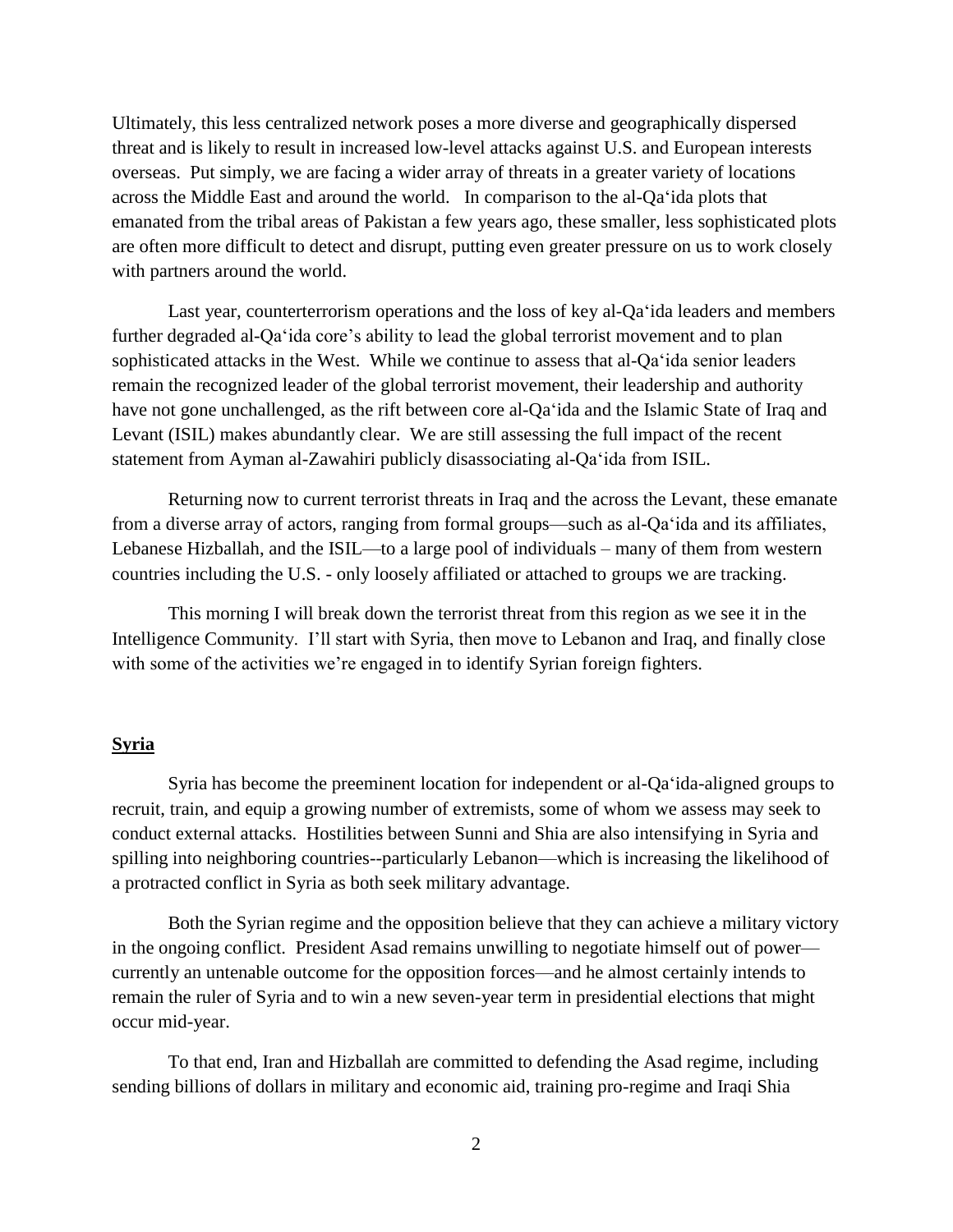militants, and deploying their own personnel into the country. Iran and Hizballah view the Asad regime as a key partner in an "axis of resistance" against Israel and are prepared to take major risks to preserve the regime as well as their critical transshipment routes.

In terms of the opposition, the fight against the Asad Regime includes up to 110,000 insurgents, who are organized into numerous groups, including more than 7,000 foreign fighters from 50 countries. European governments estimate that more than 1,000 Westerners have traveled to join the fight against the Asad regime. Dozens of Americans from a variety of backgrounds and locations in the United States have traveled or attempted to travel to Syria but to date we have not identified an organized recruitment effort targeting Americans. The U.S. government continues to work closely with our foreign partners to resolve the identities of potential extremists and identify potential threats emanating from Syria.

Al-Qa'ida amir Ayman al-Zawahiri and other prominent Salafist leaders continue to issue statements declaring Syria the most critical front for ideologically driven terrorism today and calling for additional fighters to support the cause. Ousting Asad in Syria has become a top al-Qa'ida priority, and some of the most militarily-effective anti-regime forces are also those most closely aligned with al-Qa'ida's violent extremist ideology.

At present, several extremist groups, including the al-Qa'ida-linked al-Nusrah Front and ISIL are in Syria fighting against the Asad regime. ISIL founded al-Nusrah Front in late 2011 to act as its operational arm in Syria, although the two groups split following a public dispute in April 2013. Al-Nusrah Front has mounted suicide, explosive, and firearms attacks against regime and security targets across the country; it has also sought to provide limited public services and governance to the local population in areas under its control.

Al-Nusrah Front's leader, Abu Muhammad al-Jawlani, in April 2013 pledged allegiance to al-Qa'ida leader Ayman al-Zawahiri, publicly affirming the group's ties to core al-Qa'ida, and al-Zawahiri named the group al-Qaida's recognized affiliate later last year. Many moderate opposition groups fight alongside al-Nusrah Front and other Sunni extremists in Syria and depend on extremists for resources, including weapons and training.

Syria has already become a significant location for extremist groups to recruit, train, and equip a growing number of fighters. The combination of ungoverned areas as new safe havens, the presence inside Syria of experienced al-Qa'ida terrorists and other seasoned extremists, and the influx of Westerners and other foreign fighters creates a fertile environment for external attack planning. Thousands of fighters from around the world—including the United States have traveled to Syria to support oppositionists fighting against the Asad regime and some have connected with extremist groups, including al-Nusrah Front. This raises concerns that radicalized individuals with extremist contacts and battlefield experience could either return to their home countries to commit violence at their own initiative, or participate in an al-Qa'ida directed plot aimed at Western targets outside Syria.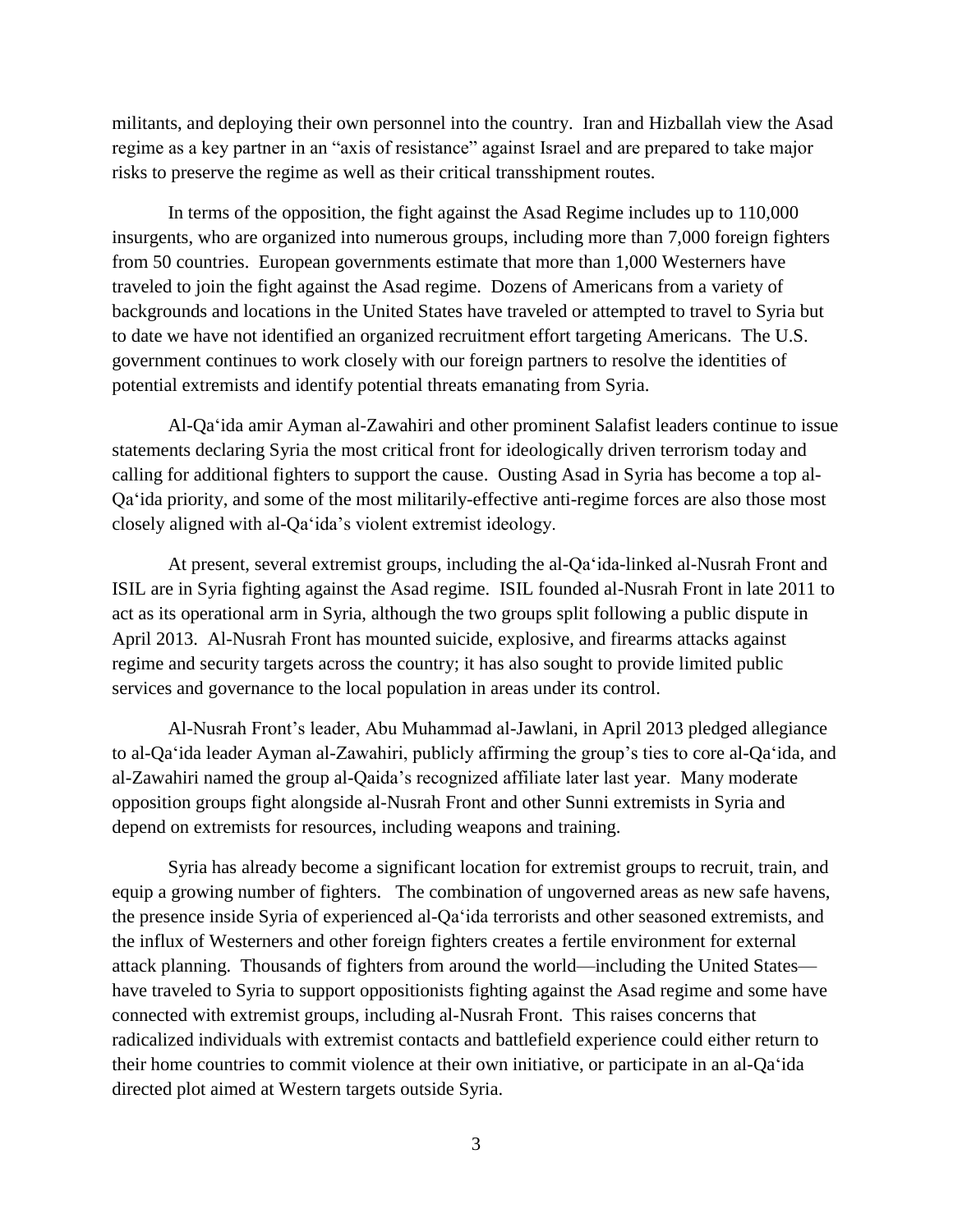# **Lebanon**

We expect that one of the continuing effects of the Syrian conflict will be the continued erosion of Lebanese stability this year. The primary drivers of instability in Lebanon are economic, social, and sectarian tensions fueled by the Syrian conflict and Hizballah's willingness to use violence to protect its own and Iranian interests in Syria. The influx of nearly one million refugees from Syria into Lebanon – roughly 20 percent of Lebanon's population prior to the Syrian war – is also straining the country's fragile economy and overburdening already strained public services, particularly in the north and the Beqaa, areas hosting the majority of the refugees.

In May 2013, Hizballah publicly admitted that it is fighting for the Syrian regime and its chief, Hasan Nasrallah, has framed the war as an act of self-defense against Western-backed Sunni extremists, whom he claimed would target all Lebanese if the Asad regime fell. Hizballah is sending capable fighters for pro-regime operations and support for a pro-regime militia. Additionally, Iran and Hizballah are leveraging allied Iraqi Shi'a militant and terrorist groups to participate in counter-opposition operations. This active support to the Asad regime is driving increased Sunni extremist attacks and sectarian unrest in Lebanon.

Following the group's public confirmation that it was fighting in Syria and had played a pivotal role in pro-regime operations in al-Qusayr, Sunni extremist and terrorist elements began a violent campaign of attacks against Hizballah strongholds in Lebanon. There has been a sharp rise in Sunni extremism in Lebanon over the past two years, particularly in the north. Given the character and structure of these many diverse extremist groups there is increasing concern about their threat to Lebanon's stability. In addition there are regular reports of the movement of fighters and trafficking of arms and explosive materials across the Lebanese border with Syria.

- May 2013 rocket attacks against Hizballah suburbs of Beirut;
- June 2013 Supporters of Salafi leader Ahmad al-Assir attack a LAF checkpoint near Sidon, killing three soldiers; LAF responds by conducting operations against up to 300 al-Assir supporters;
- July-August 2013 **–** Sunni extremist groups, the 313 Brigade and the Aisha Mother of Believers Brigade, each conduct a VBIED attack in Hizballahcontrolled neighborhoods in Beirut (20 dead, over 250 wounded);
- October 2013 LAF seizes a VBIED with 250 kg of explosives and a suicide belt; two soldiers and two armed men killed in ensuing gunfire exchange;
- November 2013 Sunni extremists are tied to two near-simultaneous suicide bombings against the Iranian Embassy in Beirut, probably motivated by revenge for Iran's support of Hizballah and the Asad regime (25 dead, over 150 wounded);
- January/February 2014 Sunni extremists conduct several VBIED and suicide attacks against Hizballah and Shia interests in Beirut and Hermel (41 dead, over 280 wounded).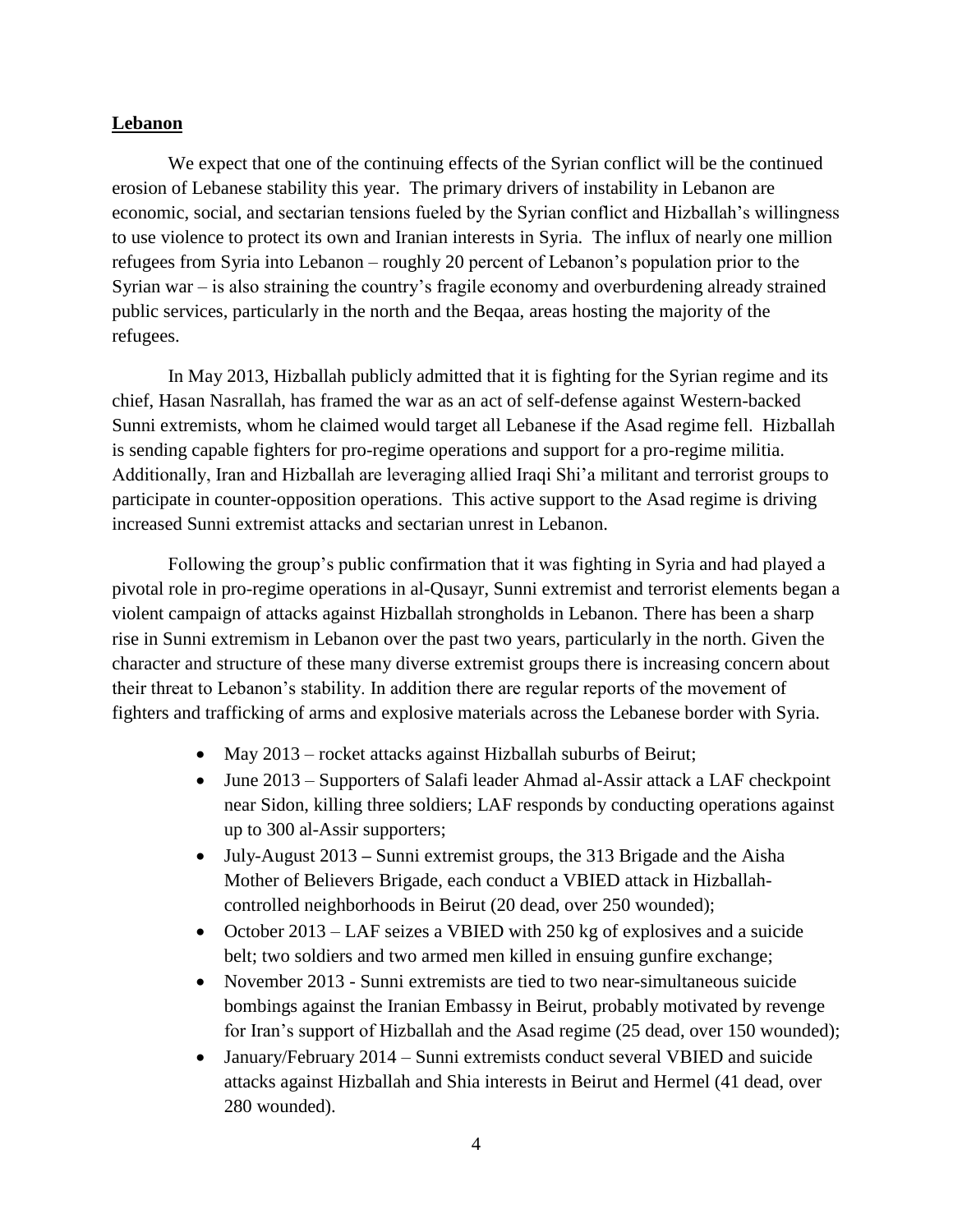Hizballah also uses violence to intimidate and kill political rivals, putting Lebanon's stability at further risk and undermining the country's rule of law. The group was most likely responsible for the December 2013 assassination of senior Lebanese official Muhammad Chatah—a longtime critic of the group and former Ambassador to the U.S., who was the diplomatic advisor to former Prime Minister Saad Hariri [killed in a Vehicle Born Improvised Explosive Device].

In short, the various factors contributing to instability in Lebanon are only exacerbated by the protracted conflict in Syria, particularly as tensions grow between Shia and Sunni groups operating inside Lebanon.

#### **Iraq**

In Iraq, we have witnessed over the last three years a disturbing resurgence by ISIL. The group has a core cadre of veteran leaders, and access to a steady flow of both weapons and fighters from Syria. ISIL is also able to draw from a significant pool of terrorist fighters previously imprisoned by the Iraqi government. The Syrian conflict has facilitated a greater two-way sharing of Sunni extremists and resources between Syria and Iraq that has contributed to ISIL's increased pace of high-profile attacks.

In 2012, ISIL launched a campaign to free detained members that led to the release of hundreds of prisoners to bolster their ranks. Last year, ISIL's suicide and car bomb attacks returned to their peak levels from 2007-2008. At the end of 2013, the group was averaging a suicide attack each day. The increasingly permissive security environment has allowed ISIL to challenge Iraqi security forces, most recently and notably in Fallujah and Ramadi.

On January  $1<sup>st</sup>$  of this year, convoys totaling approximately 70-100 trucks with mounted heavy weapons and anti-aircraft guns entered the central cities of Fallujah and Ramadi. They quickly secured vital transportation nodes and destroyed most police stations. The Iraqi army units in the vicinity engaged some armed vehicles but chose to not get drawn into an urban fight. A combination of military, political, and tribal efforts in Ramadi have begun to show results, with the city becoming increasingly secure. The situation in Fallujah, however, is far more disconcerting.

In Fallujah, hundreds of ISIL fighters have joined ranks with former insurgent groups to consolidate control of the inner city and contest areas in neighboring towns. The Iraqi army is facing significant resistance, including well-trained snipers armed with 50-caliber rifles. Last month approximately a dozen Iraqi soldiers were captured near Fallujah. The next day they were executed. At the moment it remains a tense standoff as some tribes are ready and preparing to fight against ISIL, others are preparing to fight with ISIL, and still others on the fence, waiting to see which side is likely to prevail in the end.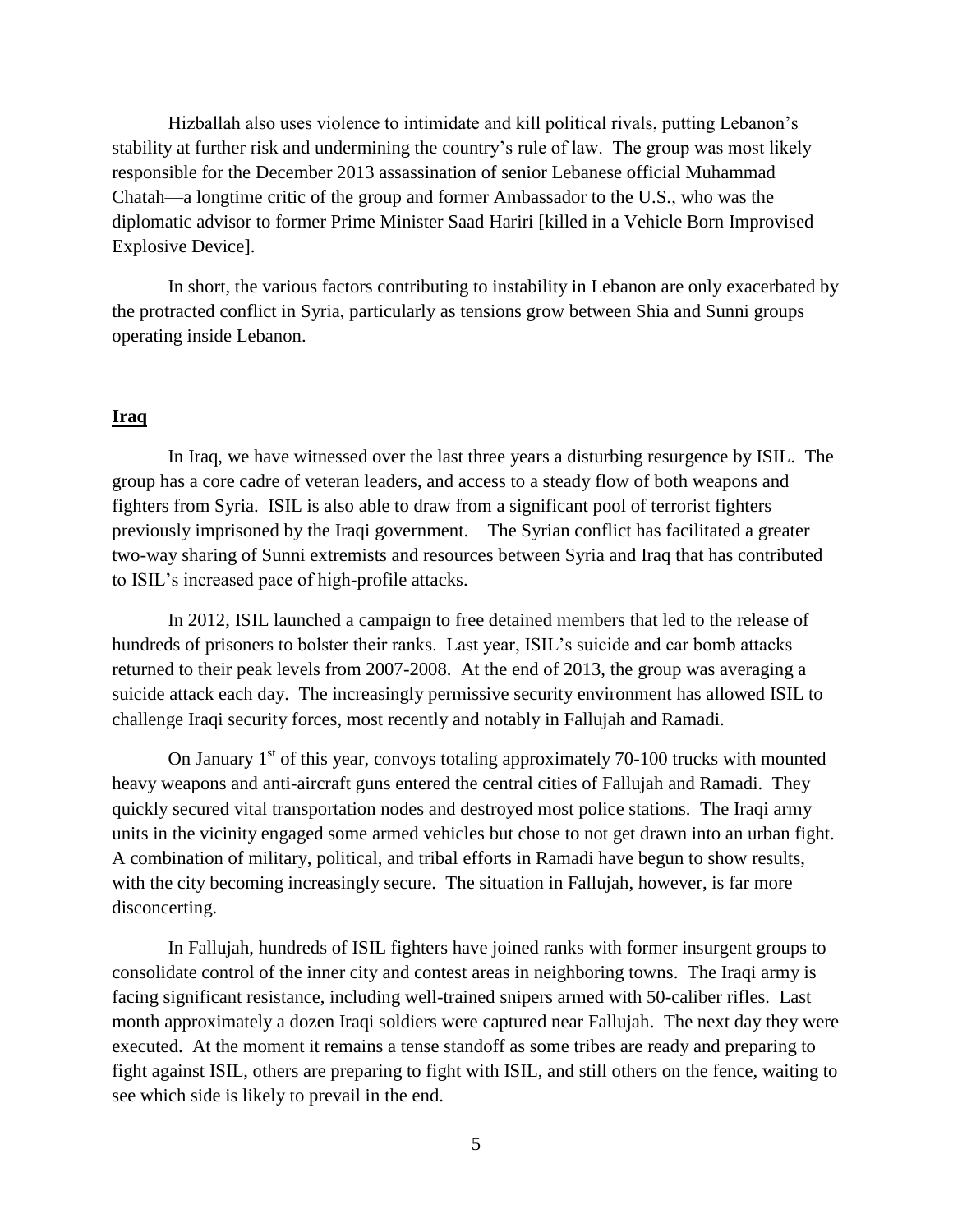ISIL's strength again poses the credible threat to U.S. interests in the region that it had at its peak in 2006. It has pledged its resources to support establishing hardline Islamic governance. And although ISIL is primarily focused on its activities in Iraq and Syria, it still perceives the United States as an enemy.

Early this year, ISIL publicly claimed its first attack in Lebanon and promised more, demonstrating its aspirations go beyond Syria and Iraq. Also in January, ISIL's leader [Abu Bakr al-Baghdadi] publicly called for operatives in Iraq to surge attacks in Shia areas the group wants to control to inflame to sectarian violence. In the same speech, he threatened "direct confrontation" with the United States. In sum, our concerns with the threat posed by ISIL to our interests in the region are currently growing, not diminishing. In the period ahead, we will be watching closely to see if the Iraqi government's counterterrorism efforts will gain greater traction against the extremist threat.

## **Addressing the Specific Threat from Syrian Foreign Fighters**

At NCTC, in addition to analyzing and assessing threat information, we play an important role in supporting the effort to watchlist known or suspected terrorists. On behalf of the Intelligence Community, NCTC hosts and maintains the central and shared knowledge bank on known and suspected international terrorists and international terror groups, as well as their goals, strategies, capabilities, and networks of contacts and support. This database of terrorism information, known as the Terrorist Identities Datamart Environment (TIDE) supports the border and aviation screening efforts of our partners at the FBI and the Department of Homeland Security. In light of the large foreign fighter component to the Syria crisis that I highlighted earlier, this effort to gather every bit of available information about terrorist identities is particularly important.

For some time we have been engaged in a focused effort—working closely with the Department of Homeland Security and the Federal Bureau of Investigation and our other Intelligence Community partners —to track the travel of any individuals that we've identified as having traveled to Syria to participate in extremist activity. When we obtain such information, we ensure that the individuals in question are added to the TIDE database and that their identifying information is exported to our partners to support their various watchlisting activities. We also work with a wide array of foreign partners to try and learn more about how extremists are in fact traveling to Syria, what routes they are using, what facilitation networks are supporting them, and what happens to those extremists both inside Syria and after they leave the battlefield to return to their place of origin. As the conflict in Syria continues, issues associated with Syrian foreign fighters and their travel patterns will be a continued area of the highest priority and emphasis for NCTC and the Intelligence Community.